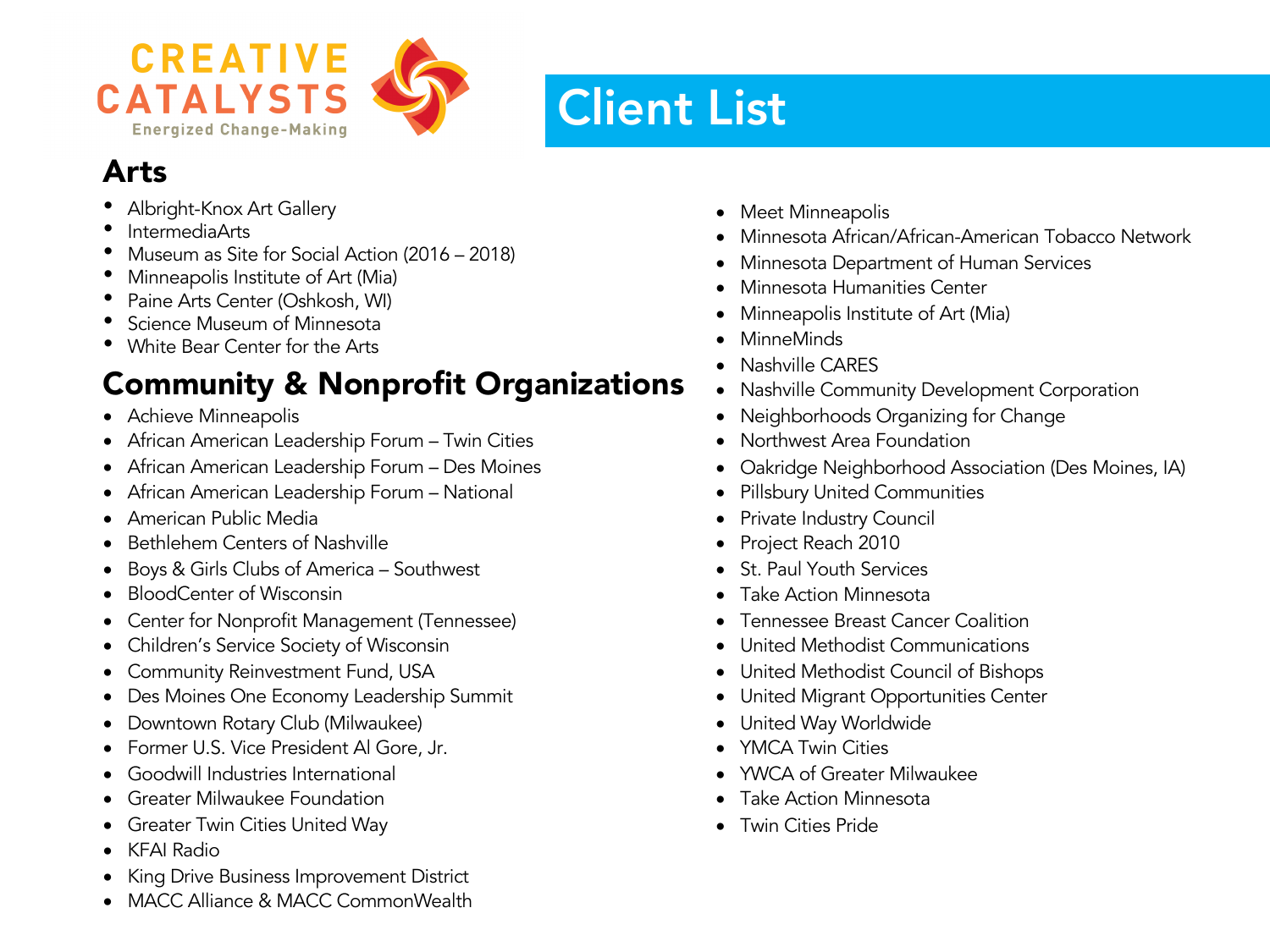#### Education

- Adler School of Professional Psychology
- Cardinal Stritch University Leadership **Center**
- Chatham Hall School
- Fisk University Office of the President
- Greensboro Day School
- Metropolitan Nashville Public Schools
- Milwaukee Teacher's Education Association
- Michigan Department of Education
- Minneapolis Public Schools
- St. Paul Public Schools
- University of Tennessee Center for Government Training
- University of Texas at San Antonio Alumni Association
- University of Saint Thomas/Forum on Workplace Inclusion
- University School of Milwaukee
- University of Minnesota CEED
- University of Minnesota Extension Center for Family Development
- University of Wisconsin System/Office of Academic Affairs
- Vanderbilt University Office of Student Affairs
- Vanderbilt University Owen School of Management

# Business

- 3M
- Best Buy
- **Brady Corporation**
- Briggs & Stratton Corporation
- Caribou Coffee
- Cargill
- Case & New Holland Corporation
- Deloitte
- Foley & Lardner LLP
- Godfrey & Kahn SC
- Harley-Davidson
- Johnson Controls Inc.
- Kimberly-Clark Corporation
- Kohler Company
- Lucent Technologies
- Manpower Inc.
- Marshall & Ilsley Corporation
- Metavante Corporation
- Miller Brewing Company
- Milwaukee Brewers
- Milwaukee Electric Tool
- Modine Manufacturing
- Nerdery
- OfficeMax
- QuadGraphics
- Robert W. Baird & Co.
- Rockwell Automation
- Texaco Star Enterprises
- The Business Journal Milwaukee
- The Ziegler Companies
- VJS Construction Services
- WellPoint
- Wisconsin Energy Corp.
- Yum! Brands

# **Healthcare**

- Blue Cross Blue Shield of Minnesota
- Emory University Rollins School of Public Health
- Hazelden Betty Ford Foundation
- HCA/HealthTrust Purchasing Group
- Matthew Walker Comprehensive Health Center
- Medical College of Wisconsin
- Methodist Le Bonheur Healthcare
- Metropolitan Nashville Health Department
- Metropolitan Nashville General Hospital

## Government

- City of Minneapolis
- City of Norfolk
- City of St. Paul
- Hennepin County (MN)
- Minnesota Department of Human Services
- Minnesota Department of Transportation
- Minnesota Governor's Housing Task Force
- Ramsey County Library
- St. Paul Public Library
- Suburban Ramsey County (MN) Family Service